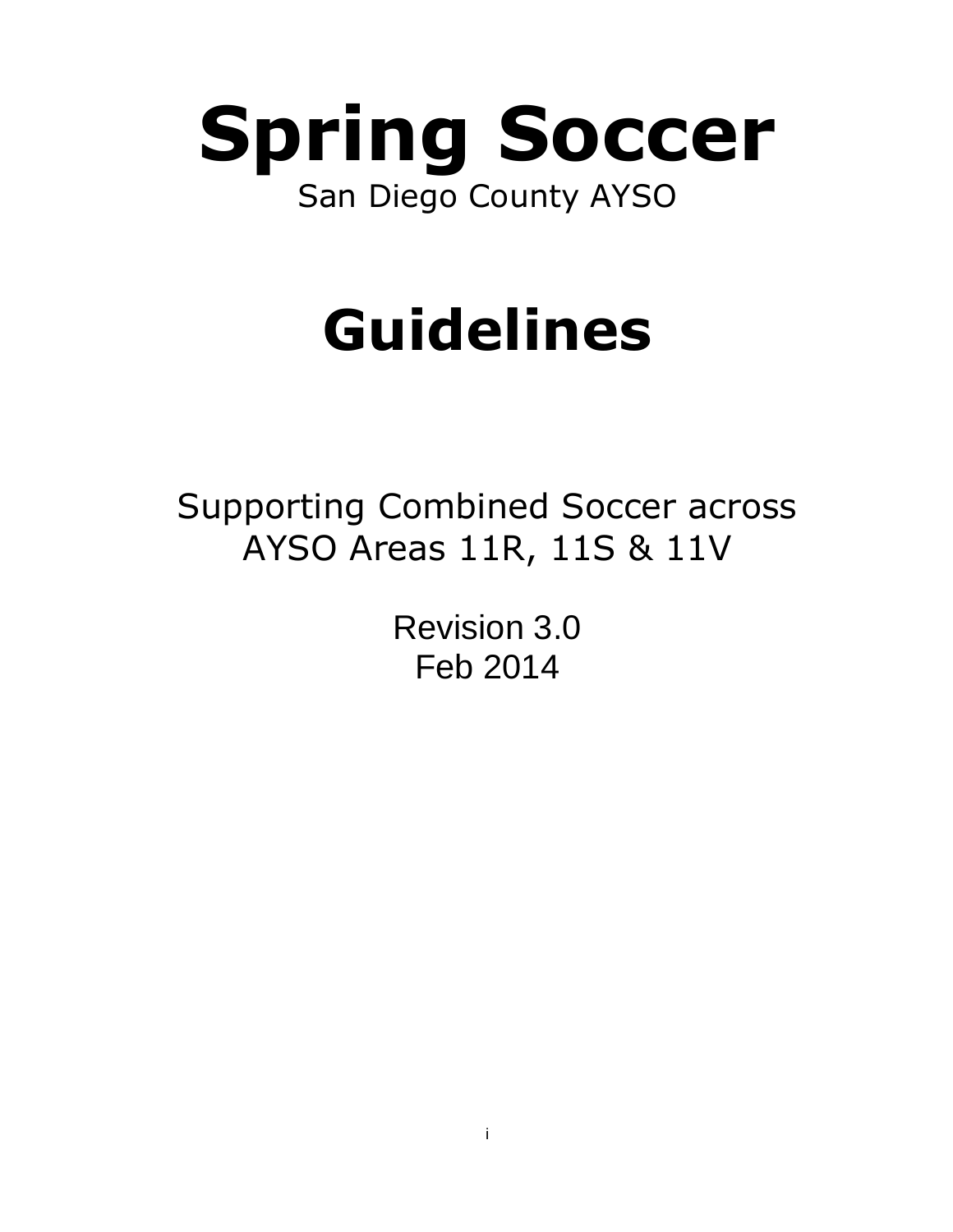# TABLE OF CONTENTS

| $\mathbf{I}$ | About this Document                                                           | 1                                       |
|--------------|-------------------------------------------------------------------------------|-----------------------------------------|
| 1.1          | <b>Intended Audience</b>                                                      | 1                                       |
| 1.3          | 1.2 Content and Organization<br><b>Document Conflicts</b>                     | 1<br>1                                  |
| H.           | Organization                                                                  | 1                                       |
| 2.1          | Administration                                                                | 1                                       |
|              | 2.2 Area Coordinator                                                          | 1                                       |
|              | 2.3 Scheduler                                                                 | 1                                       |
| 2.4          | <b>Regional Coordinator</b>                                                   | 1                                       |
| Ш            | Format                                                                        | 1                                       |
| 3.1          | <b>Schedule</b><br>3.2 Team Formation                                         | 1<br>$\mathbf{2}$                       |
|              | 3.3 Standings                                                                 | $\mathbf 2$                             |
|              | 3.4 Tiebreakers                                                               | $\overline{\mathbf{2}}$                 |
|              | 3.5 Overtime                                                                  | $\overline{\mathbf{2}}$                 |
| 3.6          | <b>Reporting Scores</b>                                                       | $\overline{\mathbf{2}}$                 |
| IV           | Fees & Uniforms                                                               | $\overline{2}$                          |
| 4.1          | <b>Program Fees</b><br>4.2 Area Fees                                          | $\mathbf{2}$<br>$\overline{\mathbf{2}}$ |
|              | 4.3 AYSO National Fees                                                        | $\overline{\mathbf{2}}$                 |
| 4.4          | <b>Uniforms</b>                                                               | $\overline{2}$                          |
| V            | <b>Player Eligibility</b>                                                     | 3                                       |
| 5.1          | <b>Age of Players</b>                                                         | 3                                       |
| 5.2          | <b>Outside Players</b>                                                        | 3                                       |
| 5.3<br>5.4   | AYSO Inter-Play with Matrix and other Extended pay Programs<br><b>Rosters</b> | 3<br>3                                  |
| 5.5          | <b>Exceptions</b>                                                             | 3                                       |
| 5.6          | <b>Coaches</b>                                                                | 3                                       |
| 5.7<br>5.8   | <b>Game Cards</b>                                                             | 4<br>4                                  |
|              | <b>Registration/Medical Release Forms</b>                                     |                                         |
| VI           | Field of Play                                                                 | 4                                       |
| 6.1<br>6.2   | <b>Home Field</b><br><b>Field Preparation</b>                                 | 4<br>4                                  |
| VII          | Games                                                                         | 4                                       |
|              |                                                                               |                                         |
| 7.1<br>7.2   | <b>Game Schedules</b><br><b>Schedule Publishing</b>                           | 4<br>4                                  |
| 7.3          | <b>Cancellations/Rescheduled Games</b>                                        | 4                                       |
| 7.4          | <b>Forfeits</b>                                                               | 5                                       |
| 7.5<br>7.6   | <b>Make-Up Matches</b><br><b>Minimum Players</b>                              | 5<br>5                                  |
| 7.7          | <b>Player Substitutions</b>                                                   | 5                                       |
| 7.8          | <b>Color Conflicts</b>                                                        | 5                                       |
| 7.9          | <b>Team Conduct</b>                                                           | 5                                       |
| VIII         | Referees & Referee Scheduling                                                 | 5                                       |
| 8.1          | Qualifications                                                                | 5                                       |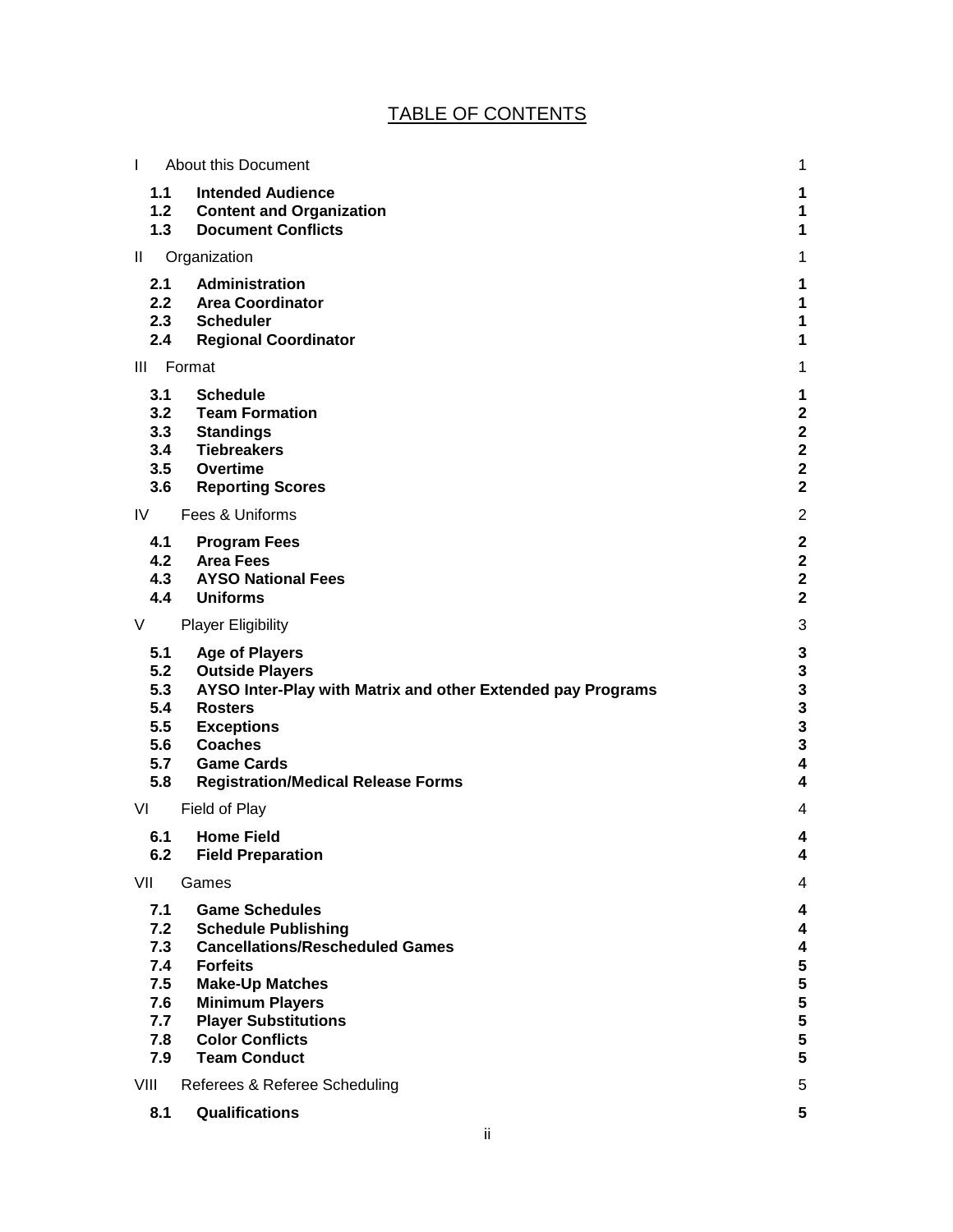| 8.2                                          | <b>Scheduling</b>                                                                                                                    | 5                                        |
|----------------------------------------------|--------------------------------------------------------------------------------------------------------------------------------------|------------------------------------------|
| IX                                           | <b>Reporting Scores</b>                                                                                                              | 6                                        |
| 9.1                                          | <b>Game Cards</b>                                                                                                                    | 6                                        |
| X.                                           | <b>Discipline</b>                                                                                                                    | 6                                        |
| 10.1<br>10.2<br>10.3<br>10.4<br>10.5<br>10.6 | <b>Referee Reports</b><br>Regional<br><b>Send-Offs</b><br><b>Multiple Issuance</b><br><b>Player Suspension(s)</b><br><b>Protests</b> | 6<br>6<br>$6\phantom{1}6$<br>6<br>7<br>7 |
| XI                                           | Injuries and Property Damage                                                                                                         | $\overline{7}$                           |
| 11.1<br>11.2                                 | <b>Personal Injury</b><br><b>Property Damage</b>                                                                                     | 7<br>7                                   |
|                                              | Appendix- A Key Dates                                                                                                                | 8                                        |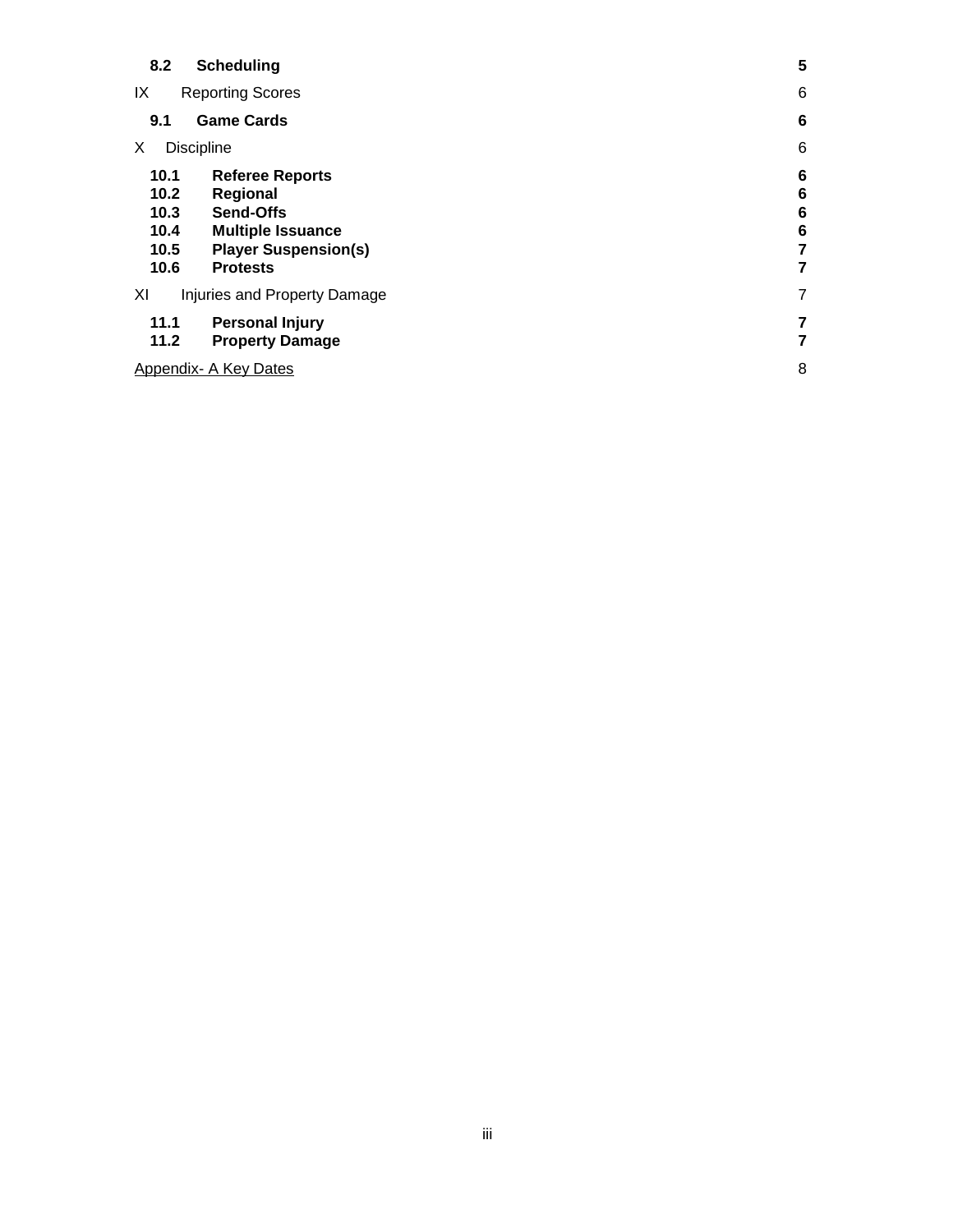# **I About this Document**

# 1.1 Intended Audience

This document is considered a public document that is accessible to all participants and potential participants in AYSO Spring Soccer in San Diego County. This list should include, but is not limited to Coordinators, Schedulers, Coaches, Referees and parents.

# 1.2 Content and Organization

This document is considered a "Living" document. This document is open to continuous evolution and revision in order to meet the needs of the Spring Soccer Program.

# 1.3 Document Conflicts

These Spring Guidelines are subject to AYSO's Articles of Incorporation, National Bylaws, National Policy Statements, National Rules and Regulations and Section 11 Rules and Regulations. All operating regulations are available on-line at *[www.ayso.org](http://www.ayso.org/)*, and copies of these documents will be made available by the region upon request and are hereby incorporated by reference as a part of these Spring Guidelines. These Regional Guidelines are meant to enhance and to conform to the operating policies and regulations provided by AYSO's Articles of Incorporation, National Bylaws, National Policy Statements, National Rules and Regulations and Section 11 Rules and Regulations. To the extent that there may be any contradiction or conflict among these documents, the AYSO Operating Regulations shall prevail.

# **II Organization**

# 2.1 Administration

The program shall be administered by the Spring Season Coordinators elected/appointed by the participating Areas and Regions.

# 2.2 Area Coordinator

Each participating Area will appoint an individual to serve as that Area's Spring Season Coordinator. If no one is appointed it shall be assumed that the Area Director is the Area Spring Season Coordinator.

# 2.3 Scheduler

The games shall be scheduled by the Spring Season Scheduler who will be appointed by the Spring Season Coordinator and Area Director.

# 2.4 Regional Coordinator

Each participating Region will appoint an individual to serve as the Region's Spring Season Coordinator. The Regional Coordinator is responsible for identifying teams for the programs, ensuring the eligibility of each player on the roster, and to post all scores of the games played on their Regional fields on the Internet web site.

# **III Format**

# 3.1 Schedule

The current season will consist of a series of games in a tournament style format. Refer to Appendix-A for the dates of the first and last weekend of play. Coaches are encouraged to coordinate directly to make-up any matches that they are unable to complete as initially scheduled, then coordinate posting to the scheduling site. Once posted at the approved scheduling site, it will be the responsibility of the designated home team Referee Administrator to identify referee support. No matches will be scheduled the Easter weekend or on Mother's Day.

For games hosted with Area-11V, the final source for schedules will be the schedule management site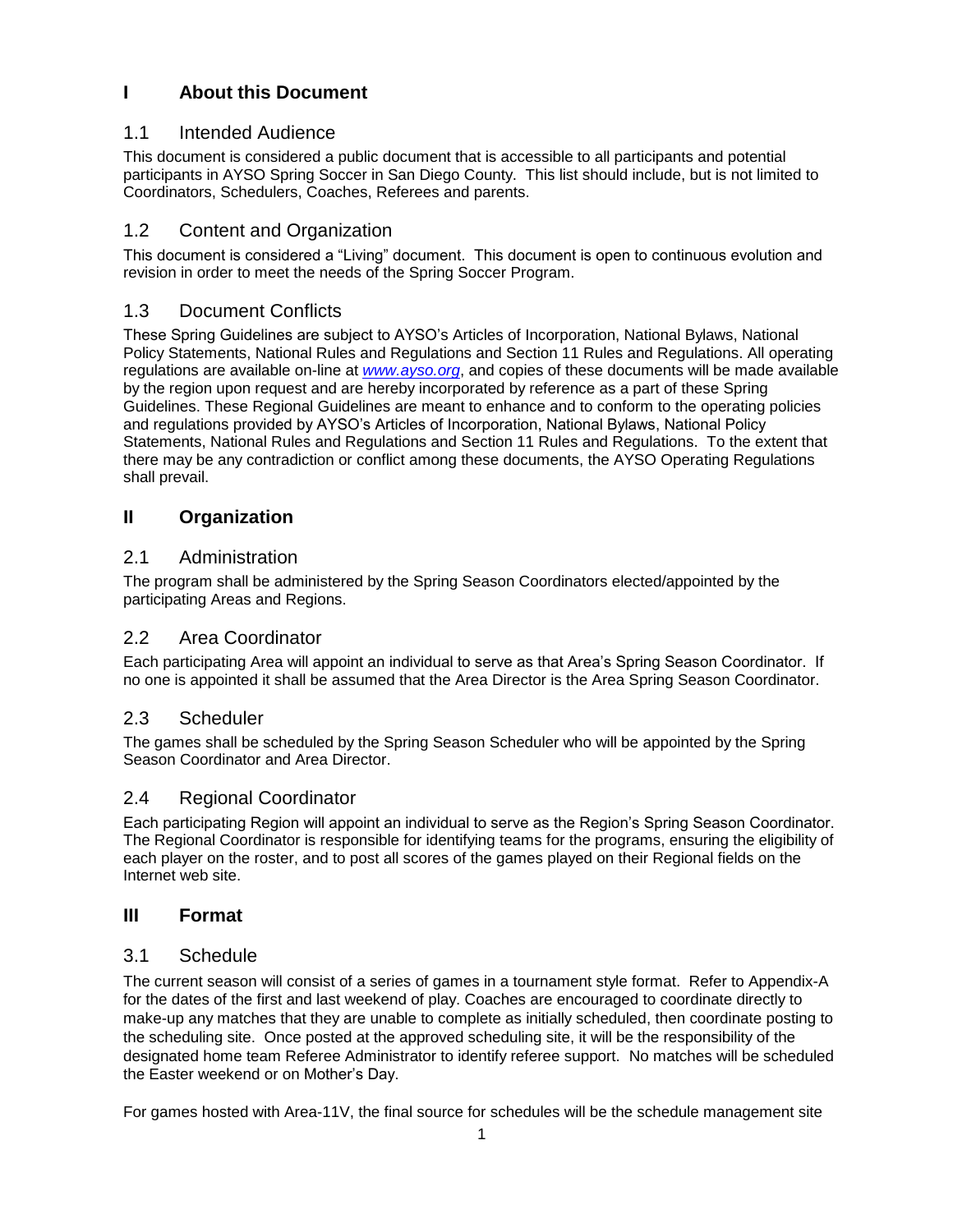located at http://Area11Vscheduler.org.

# 3.2 Team Formation

Regions are encouraged to form teams, which will allow for any registered player wishing to play to be placed on a team. To assure that teams have a positive experience they may be seeded in pools based on their predetermined level of experience, skill, and other factors that the Spring Coordinators deem necessary. Only AYSO registered players and teams may participate, no guest players or teams not registered with AYSO may participate.

# 3.3 Standings

Standings will be kept using the following 10-point system.

| Win                                              | 6 points                        |  |  |
|--------------------------------------------------|---------------------------------|--|--|
| Goals                                            | 1 point for each goal, max of 3 |  |  |
| Lose                                             | 0 points                        |  |  |
| Tie                                              | 3 points                        |  |  |
| <b>Shut Out</b>                                  | 1 point                         |  |  |
| Ejection-2 points per ejection (coach or player) |                                 |  |  |

Special Case Example:  $0 - 0$  tie, 4 points each team,  $1 - 1$  tie, 4 points each team

# 3.4 Tiebreakers

The following order of precedence will be used to determine standings if there is a tie in points.

- 1. Head to Head competition
- 2. Fewest goals allowed
- 3. Most shutouts
- 4. Goal differential (maximum of 3 goals per game)
- 5. Coin Toss

# 3.5 Overtime

There will be no over-time played during regular scheduled games.

# 3.6 Reporting Scores

The home team will provide the scores to their Regional Spring Coordinator. Game cards will be maintained by the home teams region until the end of the season for potential conflict resolution.

# **IV Fees & Uniforms**

#### 4.1 Program Fees

Each Regional Commissioner will set a fee for their regions teams according to regional expenses. These fees may include, but are not limited to uniforms, balls, field equipment, etc.

# 4.2 Area Fees

Each Area may access a per-player, or per-team fee where mutually agreed to by the Area Board. It is expected, but not mandated that this fee be used to meet Area level expenses for the current spring program such as awards or medals.

# 4.3 AYSO National Fees

Any participating player who did not participate in the previous Fall Seasons AYSO program will also be additionally assessed the AYSO National Fee to comply with National Guidelines and insurance eligibility requirements.

# 4.4 Uniforms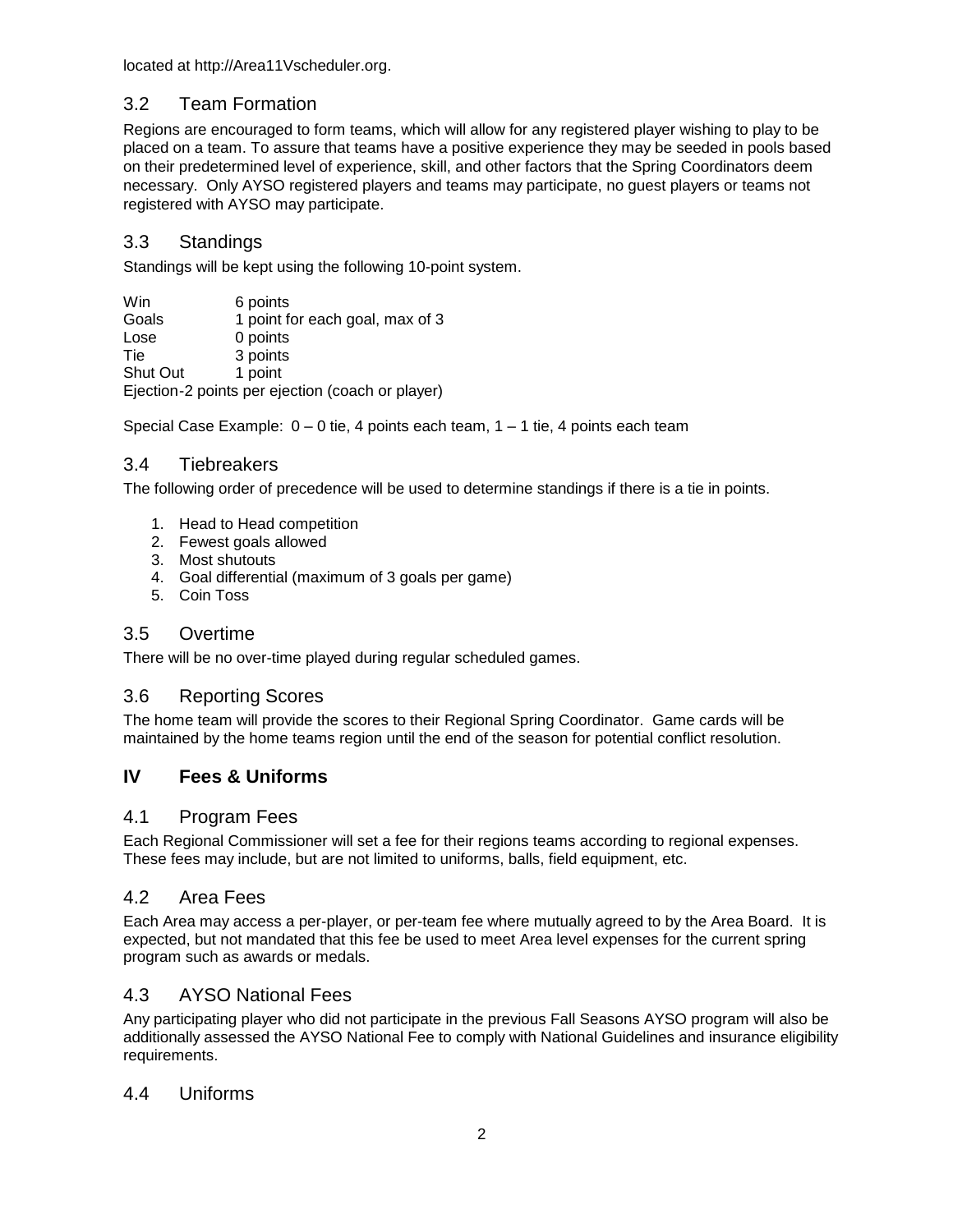All uniforms shall be in accordance with AYSO National Rules and Regulations IV for "Proper Dress." Exceptions will be made for AYSO Matrix teams and AYSO Extra teams wearing approved previous season uniforms with the nationally approved program logos on the left chest.

# **V Player Eligibility**

# 5.1 Age of Players

Eligibility is based on the player's age as July 31 of the current annual soccer season. A player who was in a U12 division in the most recent fall season would continue to be a U12 player in the current spring season.

# 5.2 Outside Players

**Outside** players are defined as any player who did not participate in the most recent AYSO Fall Program. Teams are required to offer positions on their rosters to AYSO players before using "Outside" players.

Outside players are allowed up to a maximum of (5) for U19 & U16 and (4) for U14, U12 and U10. Exceptions to this policy must be made on a case by case basis with the approval of the responsible Regional Commissioner and Area Director.

All outside players must be registered in eAYSO on or before they can participate in play. All players must be registered in eAYSO prior to participating in the program.

Any team which allows an ineligible player to participate will forfeit those games in which the disputed player participated. This misconduct will also be reported to the team's Regional Commissioner and Area Director for further consideration.

# 5.3 AYSO Inter-Play with Matrix and other Extended pay Programs

All players and teams from these programs are eligible to participate in the Spring Season Program. Where opportunity and the number of teams makes it possible, pools or divisions should be developed grouping teams with similar experience or skills.

#### 5.4 Rosters

The following guidance will be used for team roster formation and format of play.

| <b>Division</b> | Max Roster * | Min Roster | Match Format   | Min Format | <b>Ball Size</b> |
|-----------------|--------------|------------|----------------|------------|------------------|
| U19             | 18           |            | 11 v 11        |            | #5               |
| U16             | 18           |            | $11 \vee 11$   |            | #5               |
| U14             | 15           |            | $11 \vee 11$   |            | #5               |
| U12             | 12           |            | 9 <sub>V</sub> |            | #4               |
| U10             | 10           |            | 7 v 7          |            | #4               |

\*Roster sizes may exceed the published maximum with the approval of the designated Area Director and with the expectation that standards of "everyone plays" and "minimum half-play" will be complied with.

\*\*U16 & U19 teams may be merged based on available players and with the permission of the Regional and Area Spring Coordinators.

#### 5.5 Exceptions

A team that does not meet all of the ELIGIBILITY criteria may apply to the Regional and Area Spring Coordinators for approval to participate in the Spring Program.

#### 5.6 Coaches

To participate in the Spring Program, all coaches and assistant coaches must be currently registered as AYSO volunteers and have successfully completed the AYSO Safe Haven course for coaches. A coach is also required to have obtained the age appropriate AYSO Coaching Certification.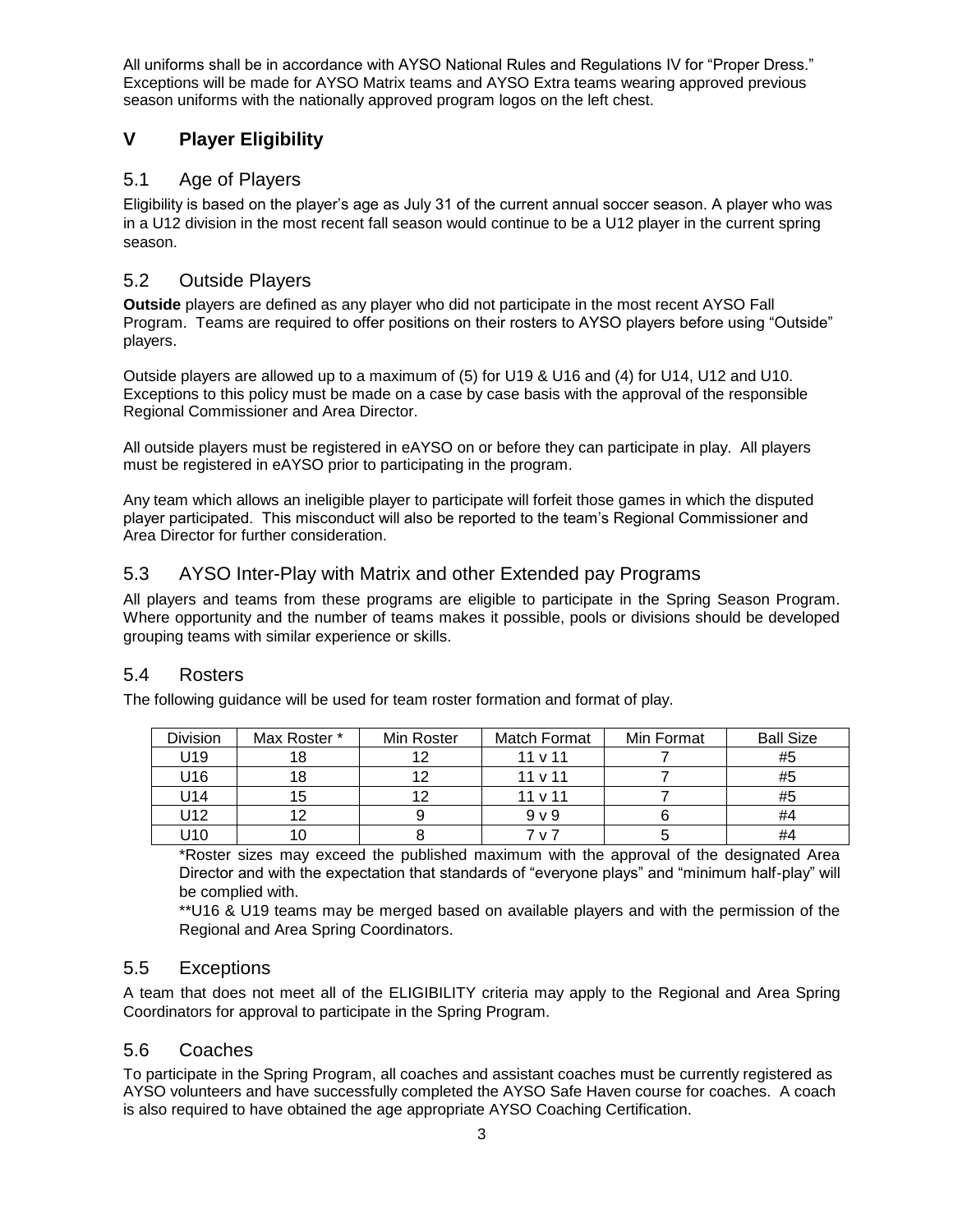Coaches must also provide a valid email and phone number for quick notification and communication.

# 5.7 Game Cards

Properly completed in jersey number order with first and last name, game cards shall be presented to the referee prior to the start of the game and shall include the names of all the players on the roster, present or not.

The home or host region will collect game cards and ensure they are forwarded to the Area Spring Coordinator in concurrence with paragraph 3.6.

# 5.8 Registration/Medical Release Forms

All coaches must have in their possession the AYSO registrations form (medical releases) for each player on the team at all times during games, practices, and all team functions. These forms must be current, dated and have an original signature. **If a coach does not have a current AYSO registration form for any of the players in attendance at the game, that player will not be eligible to play.**

# **VI Field of Play**

#### 6.1 Home Field

Each participating Region must submit:

- 1. The name of the field site
- 2. Address of the site
- 3. Street address
- 4. URL link to address of the field
- 5. A time block during which the field may be used
- 6. A field designated as the "home field" recommended for up to 6 teams.

#### 6.2 Field Preparation

The host Region shall be responsible for insuring that all fields are properly prepared prior to all scheduled games. This includes marking the fields along with set-up and take down. Visiting teams are expected to help with taking down & putting up nets.

All playing teams will be responsible for cleaning up the general area of their sideline after each game.

#### **No pets are allowed at any AYSO venue. Registered assistance animals are the only exception.**

#### **VII Games**

#### 7.1 Game Schedules

It is the goal of the scheduling process that a completed game schedule and roster of coaches with their contact information be sent to all Regional and Area level Spring Coordinators at least 9 days before the first scheduled game. This will be considered a draft schedule for preliminary review for conflicts and other errors.

#### 7.2 Schedule Publishing

Once reviewed independently for errors, the scheduled will be published on a single web site mutually agreed to by all Spring Coordinators. The schedule will continue to be maintained on a single site only so that if there is a need for changes, there will not be conflicting versions of the schedule in publication.

#### 7.3 Cancellations/Rescheduled Games

Only the Area Director, Regional Commissioner, or Spring Coordinator has the authority to cancel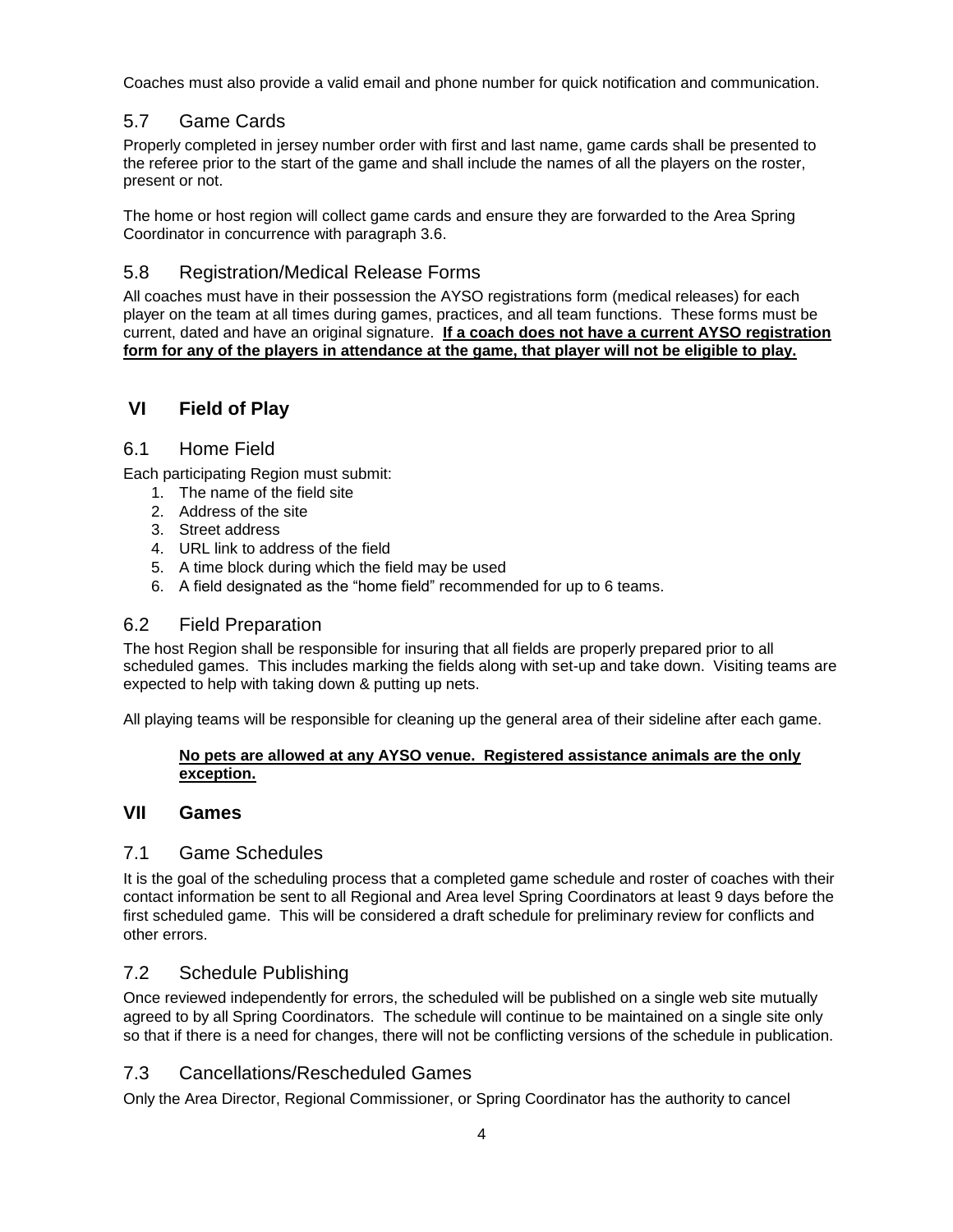games. All coaches have the responsibility to coordinate the rescheduling un-played games with their Spring Coordinator for validation and publishing to the scheduling site. The referee in charge of a game may suspend play, and if needed terminate a game due to safety concerns.

# 7.4 Forfeits

If the home team does not provide a field or field equipment satisfactory to the referee then the game will be considered a forfeit by the home team and will not be played. If a team does not field the minimum number of players within 10 minutes of the scheduled match start time, the match will be considered a forfeit by the offending team.

## 7.5 Make-Up Matches

All matches are expected to be played as scheduled with approved referees. It is the responsibility of each host region to notify participating coaches when a scheduled field is closed.

## 7.6 Minimum Players

The minimum number of players to field a team and safely conduct a match is specified in paragraph 5.4.

## 7.7 Player Substitutions

AYSO substitution rules will be enforced in all divisions. The U16 & U19 matches will have free substitutions in accordance with Section 11 Rules.

#### 7.8 Color Conflicts

The home team shall change jerseys when there is a color conflict in uniforms, unless the visiting team selects to do so. The home team will be listed first on the schedule. Home Regions must provide conflict jerseys or vests in the event that the home team does not have conflict jerseys.

## 7.9 Team Conduct

Teams shall remain on opposite sides of the field of play. The home and visitor sides will be specified at each field. Only two (2) coaches are allowed on the touchline on the technical area. Wherever possible, they shall remain on their own side of the field, one yard off the touchline, and restricted to the area ten (10) yards from either side of the halfway line.

Only players and coaches are allowed on the field with the permission of the referee. All spectators must be three (3) yards off the touchline between the penalty areas.

# **VIII Referees & Referee Scheduling**

#### 8.1 Qualifications

Each team and region will be responsible to provide referee support proportional to their number of teams and level of activity during the season and any given weekend of play. These referees will be available to officiate, at a minimum, two games per weekend. The home team Referee Administrators will ensure that the assigned referees are qualified to officiate the Division in which they are assigned.

#### 8.2 Scheduling

Participating regions will be responsible for the scheduling of referees for all games played in their Regions. Each participating team will provide three referees to be scheduled for home games within their Region.

All games shall be officiated by the diagonal system. If there are not three referees available, clubs linesman will be utilized.

Referees shall, at all times, impose the rules and regulations of competition as defined by FIFA laws of the game, AYSO and these guidelines.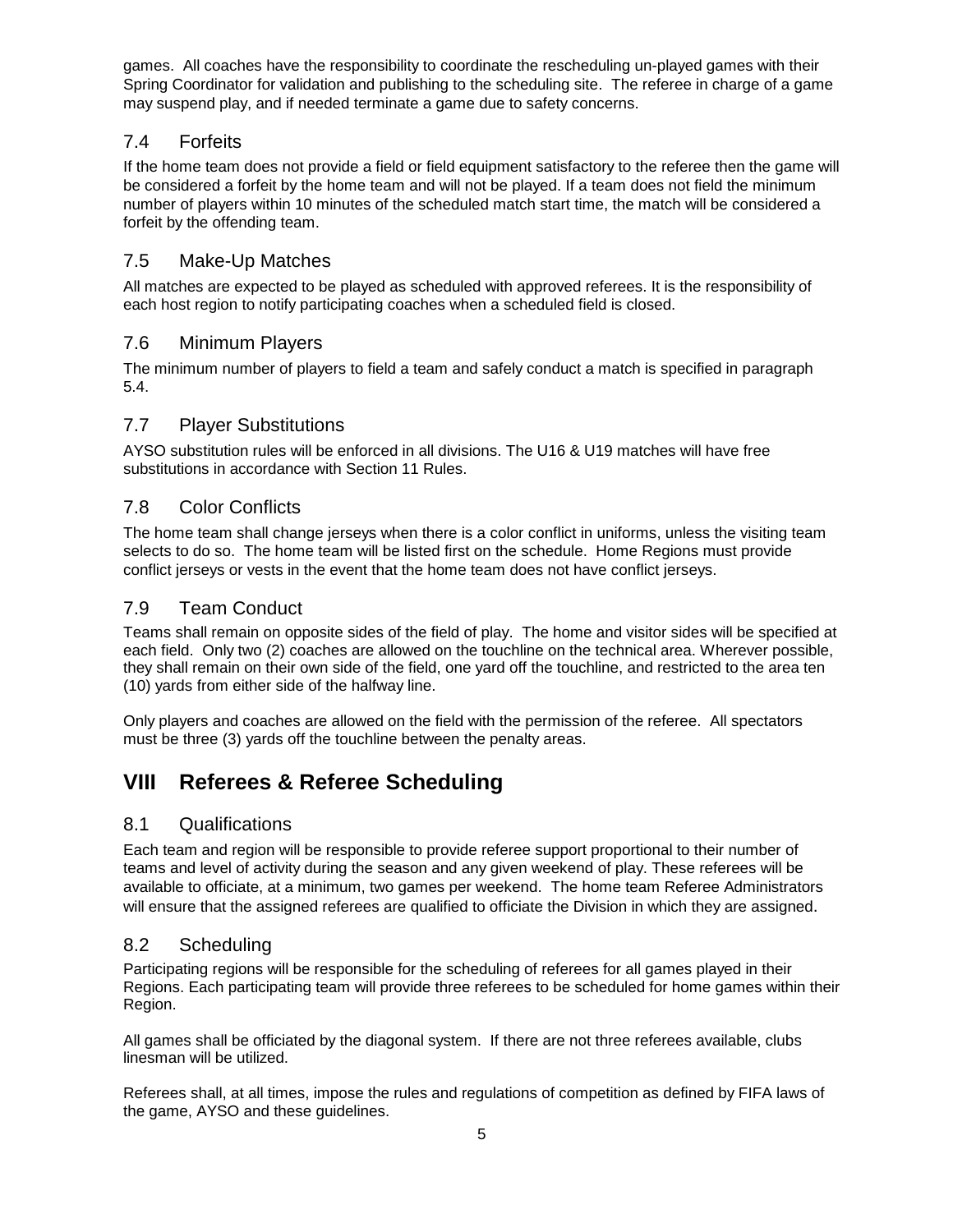# **IX Reporting Scores**

# 9.1 Game Cards

All game cards (home and away team) will be retained be collected must be delivered to the Regional or Area Spring Coordinator with 72 hours after the last game of the day.

The Regional Coordinator will use these cards to post the scores. The Regional Coordinator will keep these cards until the end of the season. Instructions for the posting on the scores on the Internet will be sent to all Regional and Area Coordinators.

The Regional Coordinator will also be responsible for notifying the Area Coordinators of any cautions or send-offs of players and coaches. This information shall also be reported to the Area Referee Administrator.

# **X Discipline**

## 10.1 Referee Reports

Referees must file a formal, written report **within 72 hours** after the end of the game to their Regional Spring Coordinator and appropriate Referee Administrator whenever there has been a caution (yellow card) or send-off (red card) involving a player or coach. The referee shall also inform the Regional Coordinator of any spectators who may have become abusive and asked to leave the game site.

# 10.2 Regional

The Regional Spring Coordinator shall notify the traveling team's Regional Coordinator of any send-offs, cautions issued, or disruptive behavior by any spectators of the traveling team. Notification shall also be given to the Area Spring Coordinator.

# 10.3 Send-Offs

The penalty for a player or a coach receiving a send-off (red card) will be a one game suspension (the following game) in accordance with the FIFA Laws of the Game. Additional disciplinary actions may be taken up to and including suspension for multiple matches and/or termination from further participation in Spring Season play should the situation warrant such discipline. Review of specific situations shall be the responsibility of the respective Area Director.

Any player who is sent off (red card) must remain in the bench area under supervision of the coach.

Any coach who is sent off (red card) must immediately leave the game site area. The match may continue only if there is a properly certified assistant coach present to take over the coaching responsibilities. In the absence of such a person, the referees shall terminate the match. All teams must be under the supervision of a certified, Safe Haven coach or assistant coach in order for the game to be played.

**All AYSO fields shall be considered Kid Zone Areas. It is recommended that signs and poster be visible at all fields during play.** Spectators who become abusive will be asked to leave the game site. In the event the individual refuses to leave, the referee may suspend the game until they leave. If they fail to leave the referee shall terminate the match.

#### 10.4 Multiple Issuance

Players or coaches receiving more than one send-off or more than three (3) cautions during the Spring Season may be subject to further disciplinary action up to and including suspension for multiple matches and/or termination from further participation in Spring Season play. Review of specific situations shall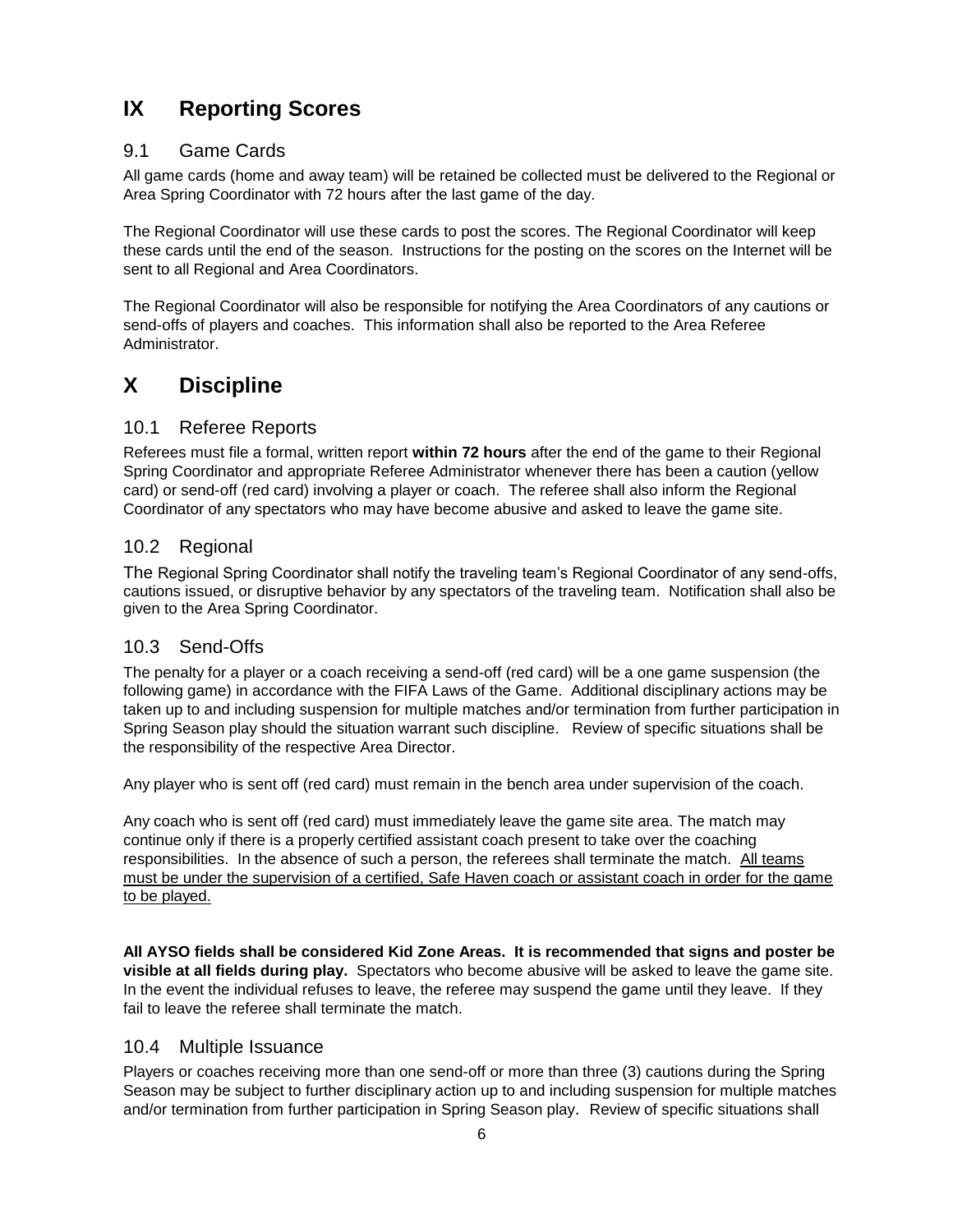be the responsibility of the respective Area Director.

# 10.5 Player Suspension(s)

Any player who intentionally strikes any player may be subject to additional disciplinary action up to and including suspension for multiple matches and/or termination from further participation in Spring Season play. The respective Area Director shall review all such events and take responsible action.

# 10.6 Protests

# **No protests are allowed! All referee decisions are considered final.**

Note: The only possible exception would be in the case of an ineligible player participating.

# **XI Injuries and Property Damage**

## 11.1 Personal Injury

Injury to a player must be reported to the Regional Spring Coordinator as well as the Region's Safety Director.

## 11.2 Property Damage

Any damage caused by a participant/team must be reported to the host Regional Spring Coordinator.